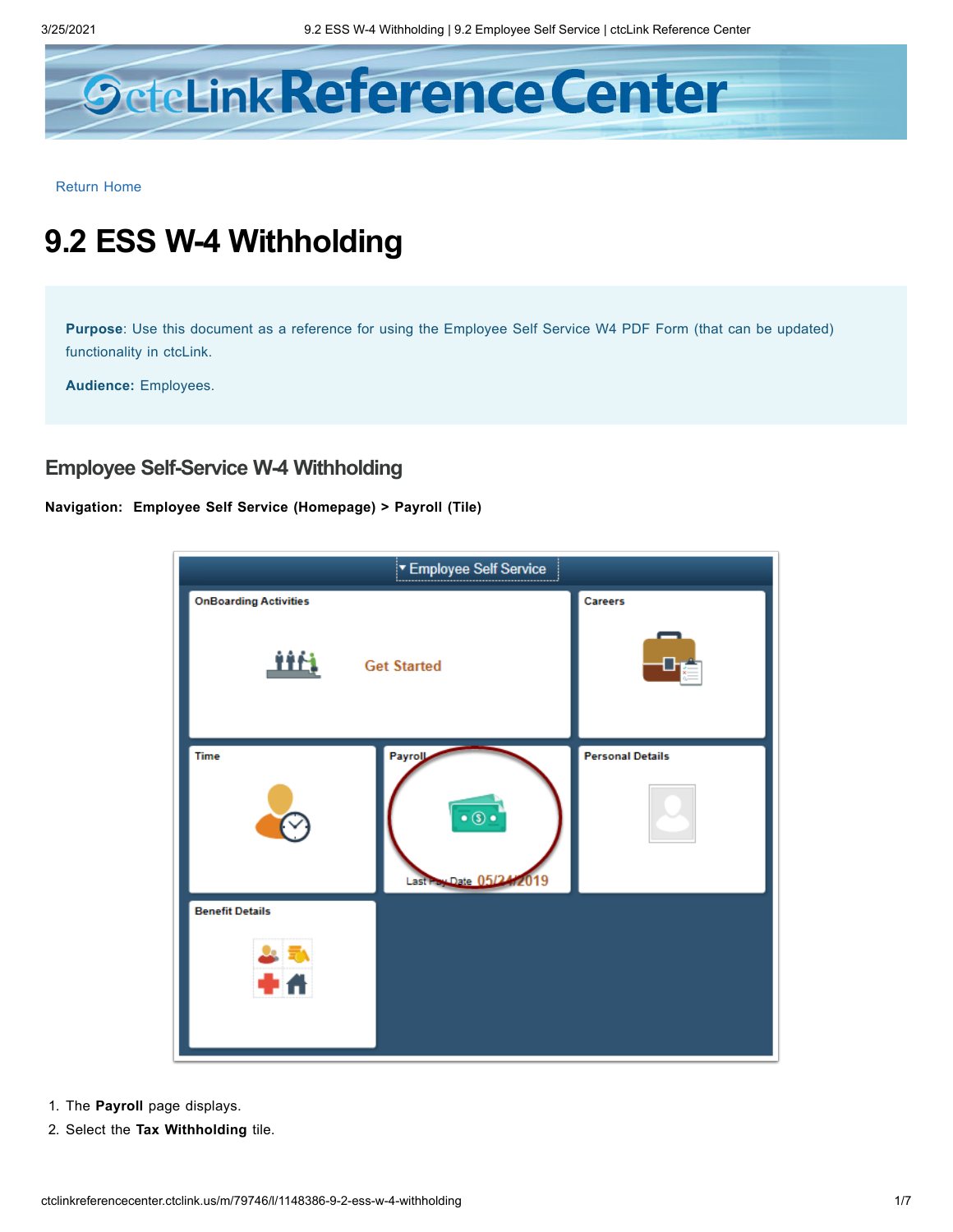

- 3. The **Tax Withholding** page displays. On the page you will see information for **Federal Tax Withholding** and **State Tax** Withholding. (NOTE: If you are eligible for State Tax Withholding (other than Washington State), your college Human Resources Department will need to complete the required setup in ctcLink for the W-4 Form to be available to you).
- 4. Select the **Federal Withholding Details** by the arrow on the far right.

| <b>Tax Withholding</b> |                                                          |                        |                            |               |
|------------------------|----------------------------------------------------------|------------------------|----------------------------|---------------|
|                        | Company Tacoma Community College<br><b>Status Active</b> |                        |                            |               |
|                        | Form Type Jurisdiction                                   |                        | <b>Withholding Details</b> |               |
| Federal                | Federal                                                  | Tax Status Single      | Dependent Amount 0.00      |               |
|                        |                                                          | Other Income 0.00      | Deductions 0.00            | ⇁             |
|                        |                                                          | Extra Withholding 0.00 | Other                      |               |
| State                  | Washington                                               | Tax Status N/A         | Withholding Allowances 0   |               |
|                        |                                                          | Additional Amount 0.00 | Additional Allowances      | $\mathcal{P}$ |
|                        |                                                          | Additional Percentage  | Other                      |               |
|                        |                                                          |                        |                            |               |

5. Select the **Federal Withholding Allowance Certificate**.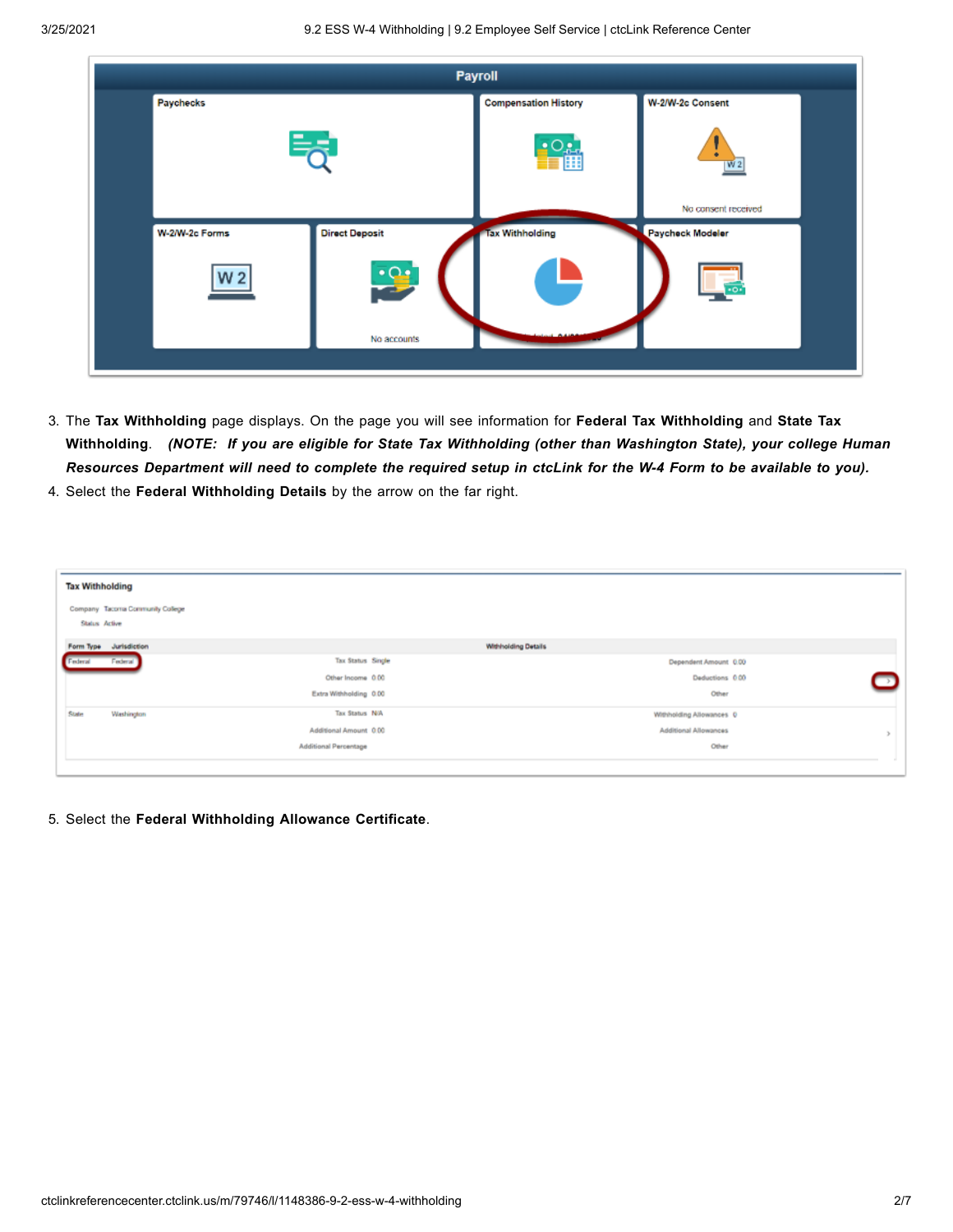|                                                    | <b>Federal Tax Withholding Forms</b>                                                                                                                                                                                                                                                                                                                                                                       |
|----------------------------------------------------|------------------------------------------------------------------------------------------------------------------------------------------------------------------------------------------------------------------------------------------------------------------------------------------------------------------------------------------------------------------------------------------------------------|
| Company Tacoma Community College                   |                                                                                                                                                                                                                                                                                                                                                                                                            |
| you choose to have more, or less, tax withheld.    | You must complete Form W-4 so the Payroll Department can calculate the correct amount of tax to withhold from your pay. Federal<br>income tax is withheld from your wages based on the marital status and your entries for steps 2 through 4 on Form W-4. You may<br>also specify that an additional dollar amount of tax be withheld. You can file a new Form W-4 any time your tax situation changes and |
|                                                    | You can make changes online using the downloaded updatable PDF form and submit the changes for processing by your payroll<br>department. Be sure to print or save a copy of the completed form for your records.                                                                                                                                                                                           |
|                                                    |                                                                                                                                                                                                                                                                                                                                                                                                            |
| <b>Updateable Forms</b><br><b>Form Description</b> |                                                                                                                                                                                                                                                                                                                                                                                                            |
| Federal Withholding Allowance Certificate          |                                                                                                                                                                                                                                                                                                                                                                                                            |

6. A warning message will pop up, review the message then select **OK** to proceed with downloading the W-4 PDF on your computer.

| <b>A. H. ALLIN HANDLE</b>                                                                                                                                                                                                                                                                                                                                                                        |  |
|--------------------------------------------------------------------------------------------------------------------------------------------------------------------------------------------------------------------------------------------------------------------------------------------------------------------------------------------------------------------------------------------------|--|
| <b>WARNING</b><br>The system will download to your computer a copy of the tax form which contains personal information.<br>You should only continue if you are using a trusted and secure computer.<br>You should not continue if you are using a shared computer or public computer (such as those in a library or internet café); doing this could leave your personal information vulnerable. |  |
|                                                                                                                                                                                                                                                                                                                                                                                                  |  |

7. Depending on the web browser you are using (e.g. Firefox or Chrome), you maybe prompted to save the PDF (e.g. PYTWF\_FEDE.pdf) in another location on your PC or it will be automatically saved in your local Downloads folder. The downloaded PDF may also appear at the bottom of your web browser, which should NOT be used because the Submit option would NOT be available.



8. Select **Downloads** file from PC, use **Save As** to rename file and save to preferred file.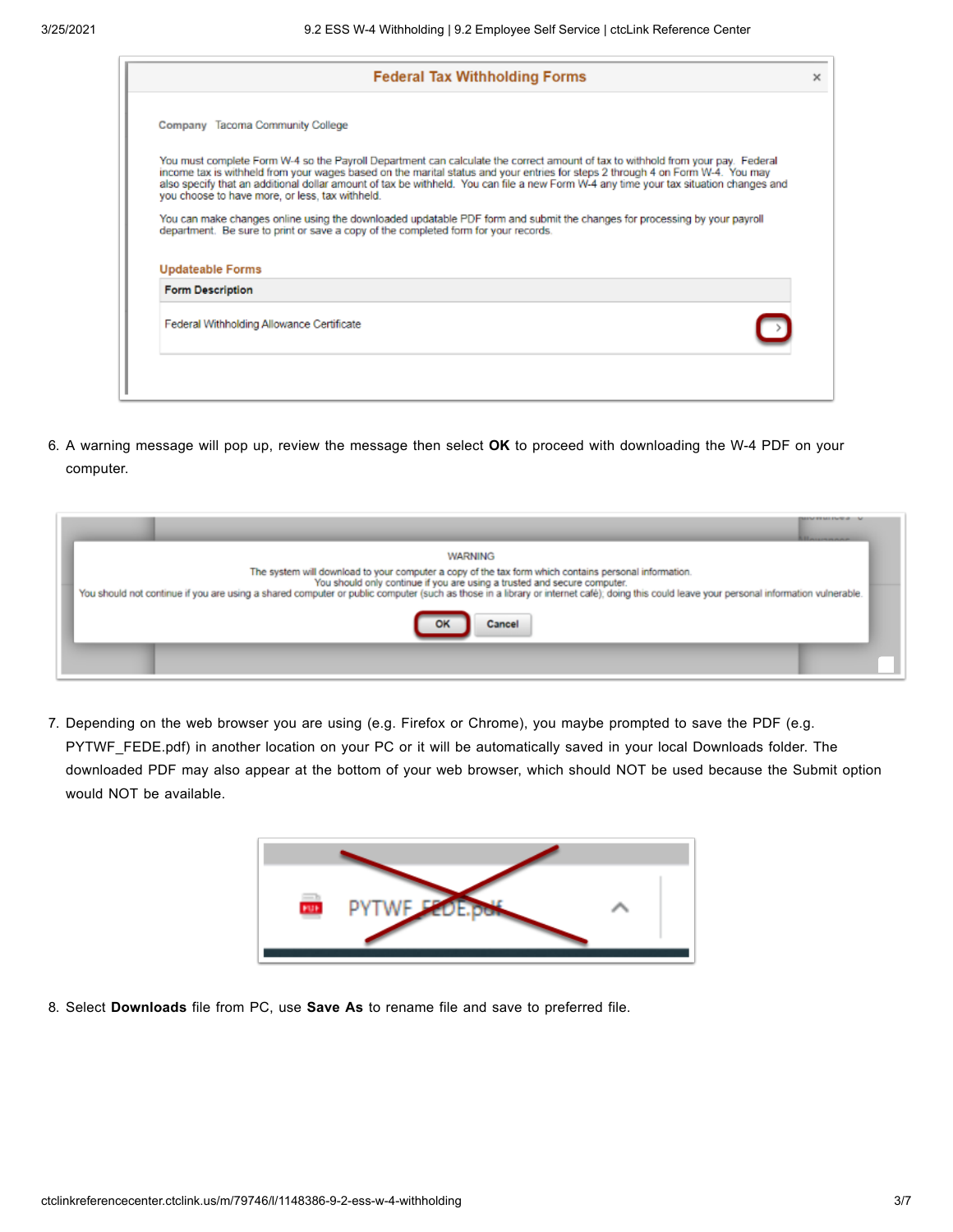| $\bullet$ $\bullet$ $\bullet$ $\bullet$ $\bullet$ $\bullet$ Downloads |                                  |                                              | ×<br>DU           |
|-----------------------------------------------------------------------|----------------------------------|----------------------------------------------|-------------------|
| File<br>Home<br>Share<br>View                                         |                                  |                                              | €<br>$\checkmark$ |
| This PC > Downloads<br>$\leftarrow$ $\rightarrow$ $\rightarrow$       | Ō<br>Search Downloads<br>$\sim$  |                                              | DI                |
| Quick access<br>$\checkmark$                                          | Name<br>$\overline{\phantom{a}}$ | $\mathcal{N}_{\mathcal{A}}$<br>Date modified | $\lambda$         |
| À<br>Desktop                                                          | $\vee$ Today (2)                 |                                              |                   |
| <b>Documents</b><br>À                                                 | <b>EXECUTIVE</b> FEDE (1)        | 7/24/2020 9:12 AM                            |                   |
| <b>Downloads</b><br>À                                                 | <b>EXPIRITIVE</b> FEDE           | 7/24/2020 9:11 AM                            |                   |
| $\blacksquare$ Pictures<br>₫                                          | $\vee$ Earlier this week (2)     |                                              |                   |

- 9. Once you have used the Save As option, open the PDF file.
- 10. Fields in the form are now "fillable" and the green Submit button is available. *NOTE: If using the downloaded PDF file from* the browser, you will NOT be able to fill in the fields or submit. (NOTE: YOU MAY NEED TO DOWNLOAD ADOBE *ACROBAT)*
- 11. When finished with updates, select **Submit**.



12. A security warning may pop up. Review and then select **Allow**.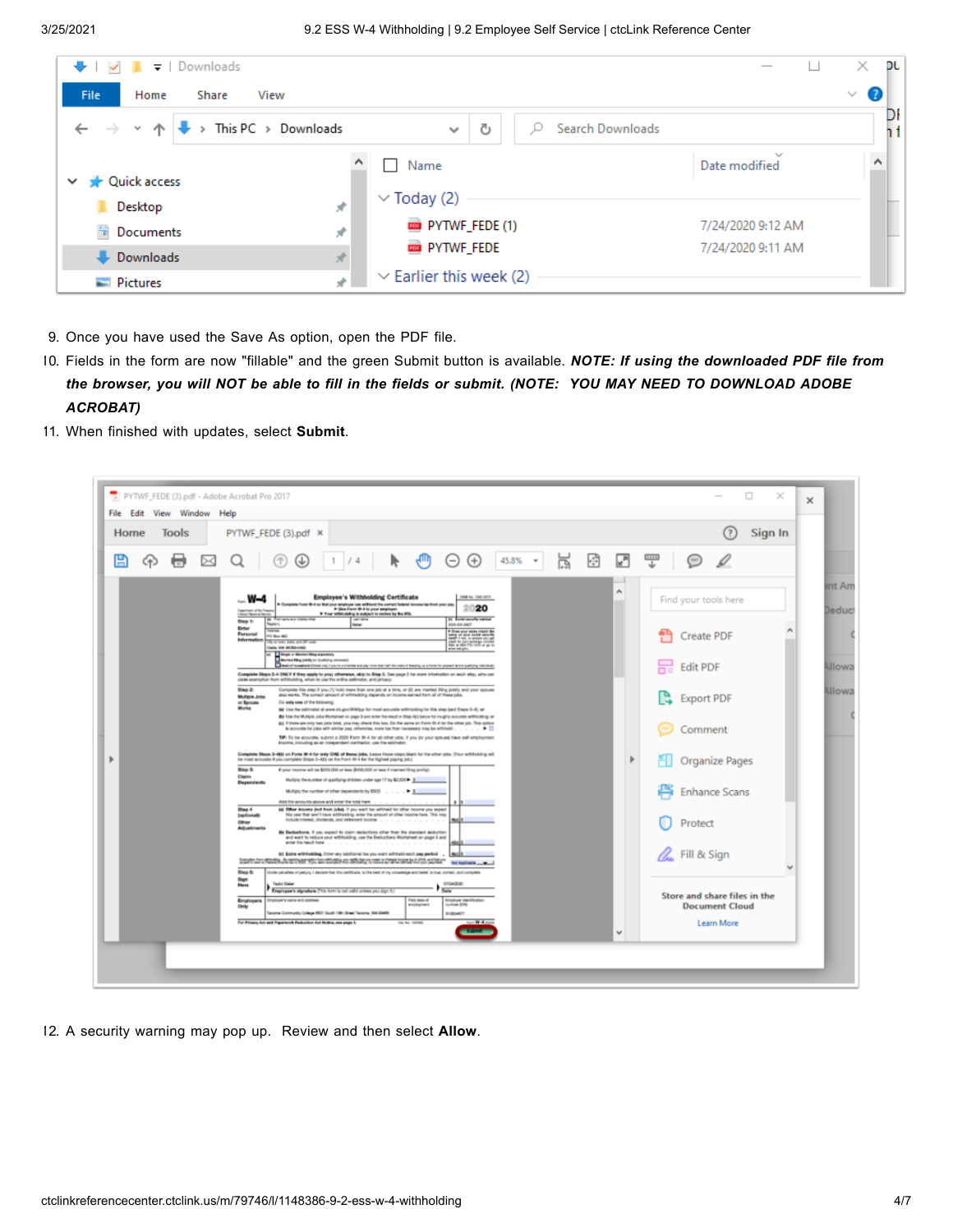|    | <b>Taylor L</b><br>Address |      | Baker                                                                                                                               | <b>XXX-XX-3427</b>          |              |             |
|----|----------------------------|------|-------------------------------------------------------------------------------------------------------------------------------------|-----------------------------|--------------|-------------|
| n  | PO Bry 400<br>City         |      | <b>Security Warning</b>                                                                                                             | In Does your name match the |              |             |
|    |                            |      |                                                                                                                                     |                             |              |             |
| bs | iteps 2<br>xlion fro       |      | This document is trying to connect to:<br>hc-sup.peoplesoft-prod-aws.ctclink.us                                                     |                             |              |             |
|    |                            |      | If you trust this site, choose Allow. If you do not trust this site, choose Block.                                                  |                             |              |             |
|    |                            |      | Remember this action for this site for all PDF documents                                                                            |                             |              |             |
| ts | iteps 3<br>urate           | Help |                                                                                                                                     | Allow                       | <b>Block</b> | D<br>Cancel |
|    |                            |      | Multiply the number of other dependents by \$500<br>$1 - 1 - 1 - 1$<br>A did then comparates when an owed wedged that today because |                             |              |             |

13. When submitted, you will be asked to enter credentials/log on information for ctcLink. DO NOT USE YOUR PC LOG ON AND PASSWORD. If you use the incorrect credentials, the window will NOT close and the password field will stay blank. ctcLink password may need to be reset. IF your ctcLink password needs to be changed, refer to the **Activating Your ctcLink Account** QRG. IF you already have a ctcLink password set up, you may need to go in and answer security [questions.](http://ctclinkreferencecenter.ctclink.us/m/79750/l/1013111-9-2-activating-your-ctclink-account)

| Windows Security<br>Acrobat                                                                    | × |
|------------------------------------------------------------------------------------------------|---|
| The server hc-sup.peoplesoft-prod-aws.ctclink.us is asking for<br>your user name and password. |   |
| That server also reports: "PeopleSoft Enterprise PeopleTools".                                 |   |
| User name                                                                                      |   |
| Password                                                                                       |   |
| Remember my credentials                                                                        |   |
| OK<br>Cancel                                                                                   |   |

14. **Download Status** window opens. You may receive a warning message, review message then select **OK**.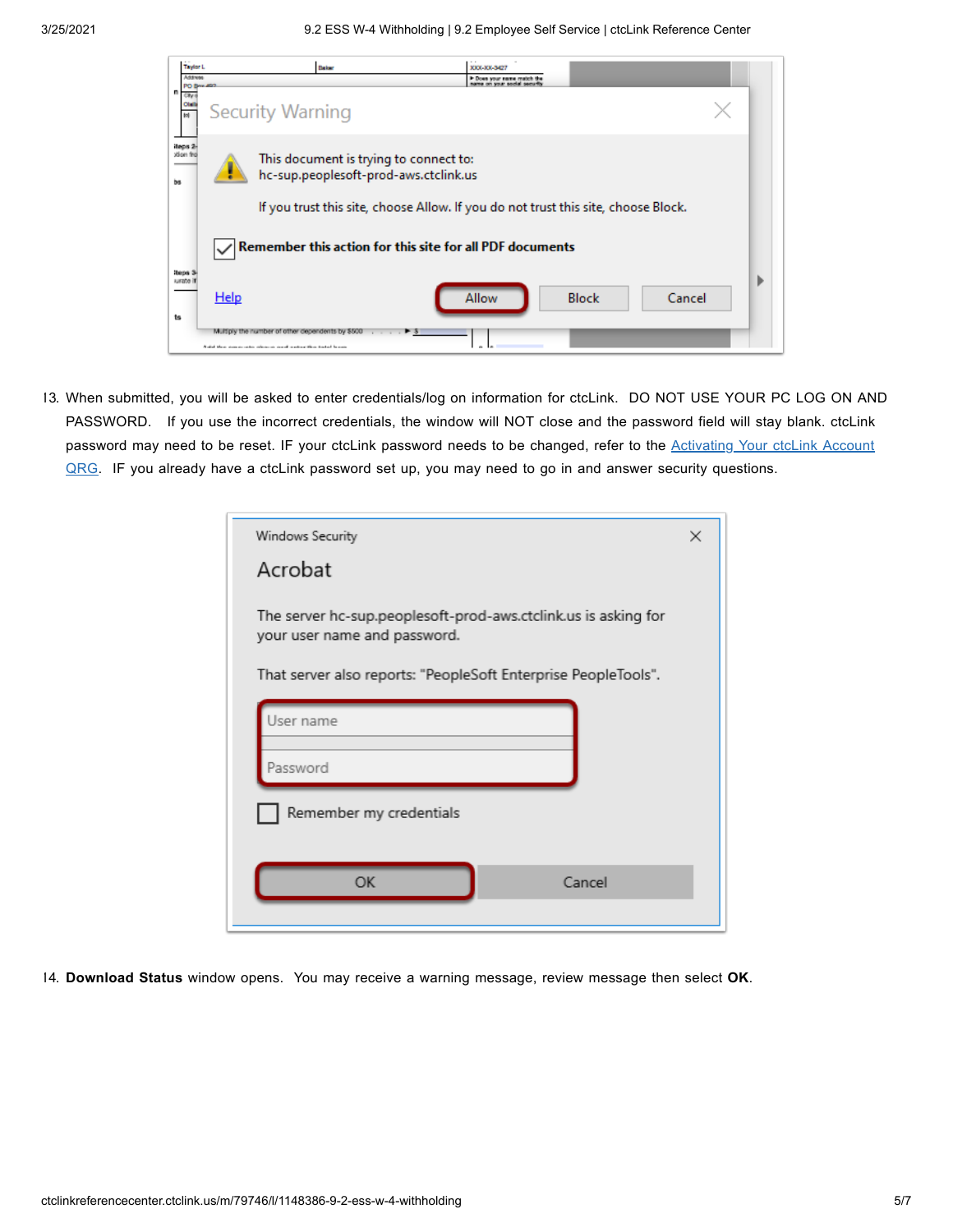| Home | Tools                                                | $\Box \Leftrightarrow \Box \Box \lhd \lhd \lhd \lhd \lnot \lhd \lhd \lnot$<br><b>Audit</b><br>$^{(+)}$<br>105%<br>Document<br>$(-)$<br>мощру им патоего отни окрепомну ру зооо                                                                                                                                                                                                  |              |                 | (7)         | Sign In |
|------|------------------------------------------------------|---------------------------------------------------------------------------------------------------------------------------------------------------------------------------------------------------------------------------------------------------------------------------------------------------------------------------------------------------------------------------------|--------------|-----------------|-------------|---------|
|      |                                                      | Add the amounts above and enter the total here was a subsequence of a series of the                                                                                                                                                                                                                                                                                             | 3S           |                 |             |         |
|      | Step 4<br>(optional):<br>Other<br><b>Adjustments</b> | (a) Other income (not from jobs). If you want tax withheld for other income you expect<br>this year that won't have withholding, enter the amount of other income here. This may<br>include interest, dividends, and retirement income process and process and contact to the contact of<br>(b) Deductions. If you expect to claim deductions other than the standard deduction | $4(n)$ S     |                 |             |         |
|      |                                                      | and want to reduce your withholding, use the Deductions Worksheet on page 3 and<br>enter the result here is a signal and a signal of the result of the result of the result of the result of the result of the result of the result of the result of the result of the result of the result of the result of the                                                                | $4(b)$ S     |                 |             |         |
|      |                                                      | (c) Exte<br><b>Manufacturer School Warehouse</b><br>Exemption from withholding. By clair<br>expect to owe no Federal shoppe to<br>Cannot rebieve Submit button from a report template                                                                                                                                                                                           |              | plicable        | 10.00<br>n. |         |
|      | Step 5:<br>Sign<br>Here                              | <b>Under penalties</b><br><b>OK</b><br>Employee                                                                                                                                                                                                                                                                                                                                 |              | complete.       |             |         |
|      | <b>Employers</b><br>Only                             | Employer's nart<br>employment<br>State Board for Comm. and Tech 1300 Quince Street SE Clympia, WA 98501-732                                                                                                                                                                                                                                                                     | number (EIN) | dentification   |             |         |
|      |                                                      | For Privacy Act and Paperwork Reduction Act Notice, see page 3.<br>Cat. No. 10220Q.                                                                                                                                                                                                                                                                                             |              | Form W-4 (2020) |             |         |

15. A confirmation downloads and opens on your computer. The first page is confirming that the changes you have made to your Employee Withholding Allowance Certificate have been successfully submitted. The rest of the pages include a copy of the changes you submitted as well as other W-4 Form information.

| Home<br>Tools     | 75%<br>Document                                                                                                                                                                                                                                          | Sign In |
|-------------------|----------------------------------------------------------------------------------------------------------------------------------------------------------------------------------------------------------------------------------------------------------|---------|
| ¢<br>Ω<br>U)      | The changes you have made to your Employee Withholding<br>Allowance Certificate have been successfully submitted on<br>2020-08-13. You can scroll to the next page to view your<br>saved data or print/save a copy of this document for your<br>records. |         |
| O<br>ó.<br>n<br>累 | Please be advised when you close this document the original<br>PDF document remains open for your reference. To exit the<br>application process, you will need to close both the original<br>and the updated PDF documents.                              |         |
| Ó                 | If you need to make additional changes, you must navigate<br>back to the Tax Withholding Forms page and begin the                                                                                                                                        |         |

16. You can save a copy of confirmation - Use Save As and save to your PC.